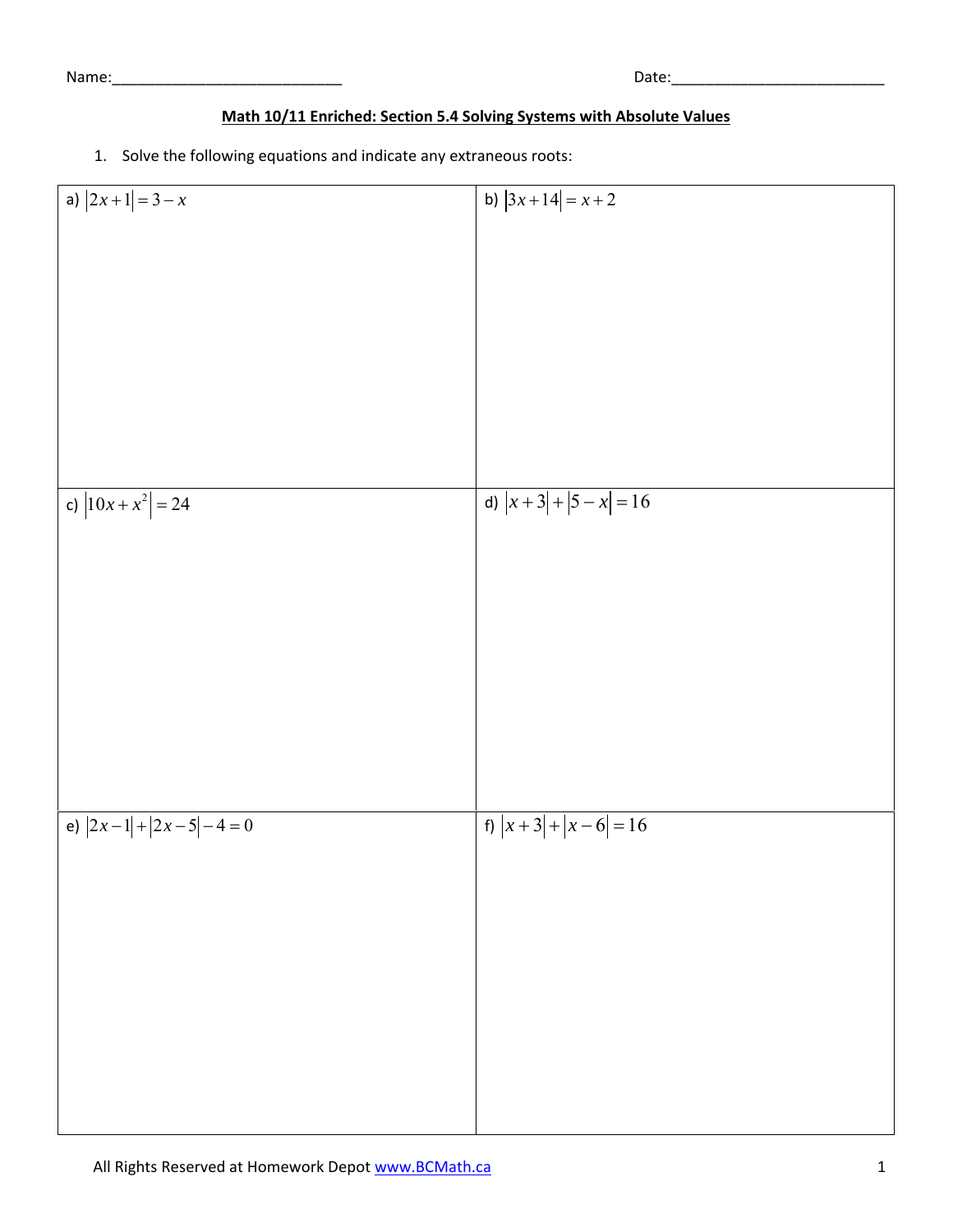| g) $ 2x+1 + 4-3x =18$ | h) $ 3x-1 + 3x-5 =-4$ |
|-----------------------|-----------------------|
|                       |                       |
|                       |                       |
|                       |                       |
|                       |                       |
|                       |                       |
|                       |                       |
|                       |                       |
|                       |                       |
|                       |                       |
|                       |                       |
| i) $ 2x+3 + 4-3x =15$ | j) $ 2x+3 + 3x-8 =15$ |
|                       |                       |
|                       |                       |
|                       |                       |
|                       |                       |
|                       |                       |
|                       |                       |
|                       |                       |
|                       |                       |
|                       |                       |
|                       |                       |
|                       |                       |

2. Solve the following equations algebraically for "x". Then use the grid of the left to graph the two sides of the equations as Y1 and Y2 with a graphing calculator. Solve for "x" graphically by finding the points of intersections. Indicate all the extranneous roots

| a) $ 2x+5 =5$ | <b>Accessitions</b> |
|---------------|---------------------|
|               | . 7.                |
|               |                     |
|               |                     |
|               |                     |
|               |                     |
|               |                     |
|               |                     |
|               | . \ \ \ \           |
|               | <b></b>             |
|               |                     |
|               |                     |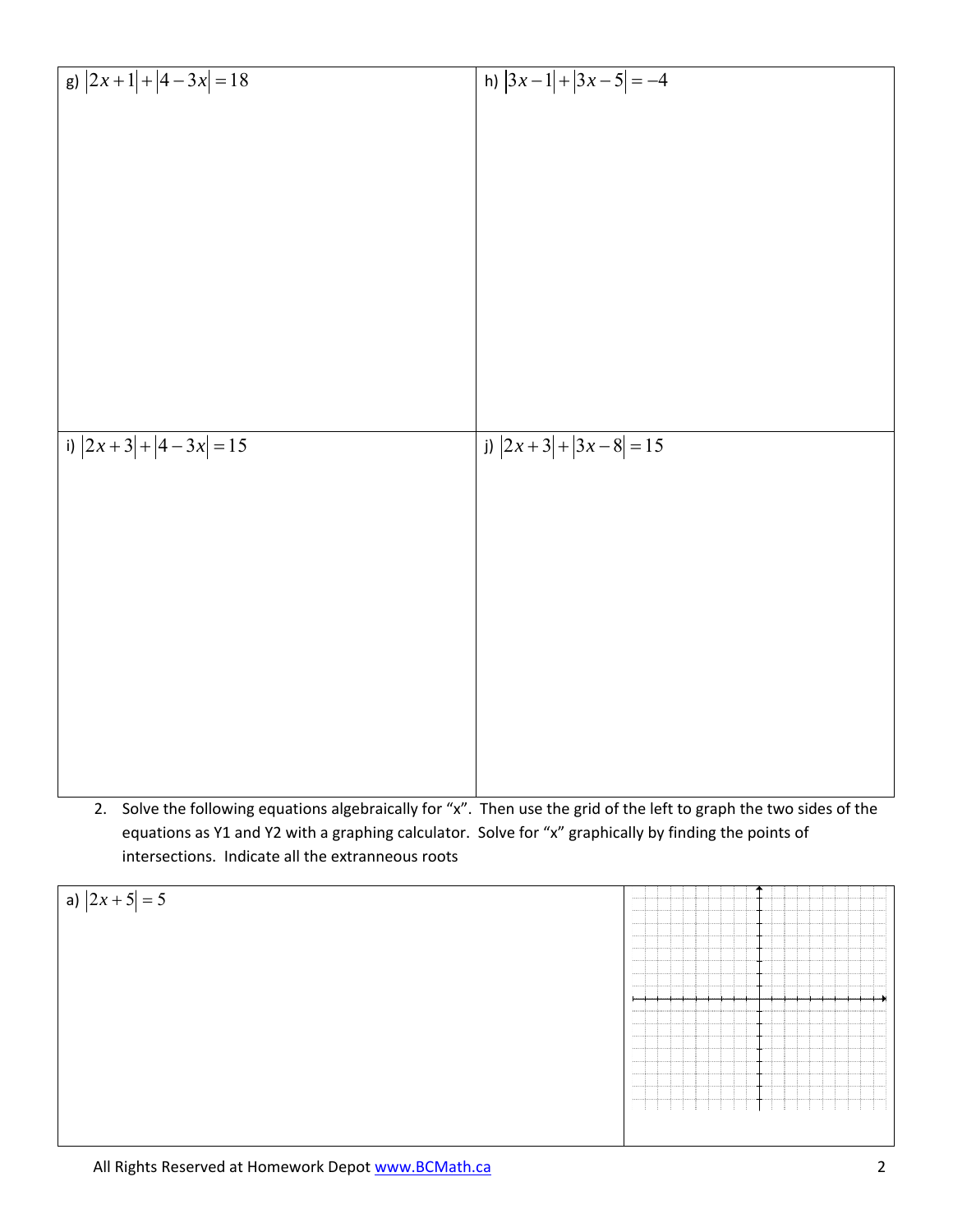| b) $ 2x+1  = 3x^2$<br>c) $ 4x+10 =2x^2+1$ | c) $ 4x+10 =x+1$ | b) $ 2x+1  = 3x$ |
|-------------------------------------------|------------------|------------------|
| +                                         |                  |                  |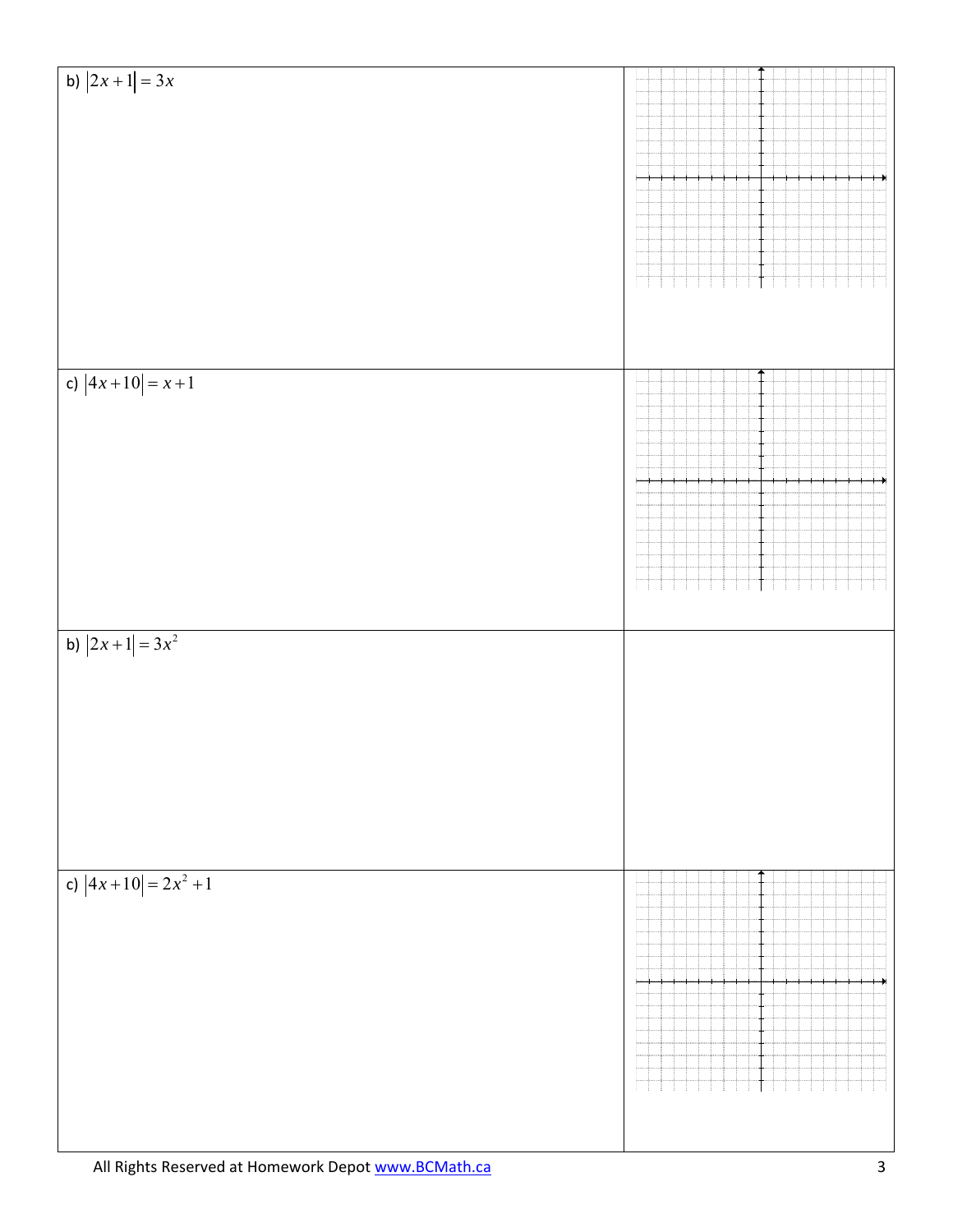3. Find the product of all real numbers "x" that satisfy the following equation:  $|x^2-9x+20|=|16-x^2|$ 

4. What is the smallest value of "x" such that  $|5x-1| = |3x+2|$ ? Express your answer as a common fraction

5. How many integers satisfy the following:  $|x|+1\geq 3$  *and*  $|x-1|<3$ ?

6. What are all real numbers "x" for which  $|(5 - |x|)| < 14$ ?

7. What are both values of "x" which satisfy  $x^2 + 5|x| - 6 = 0$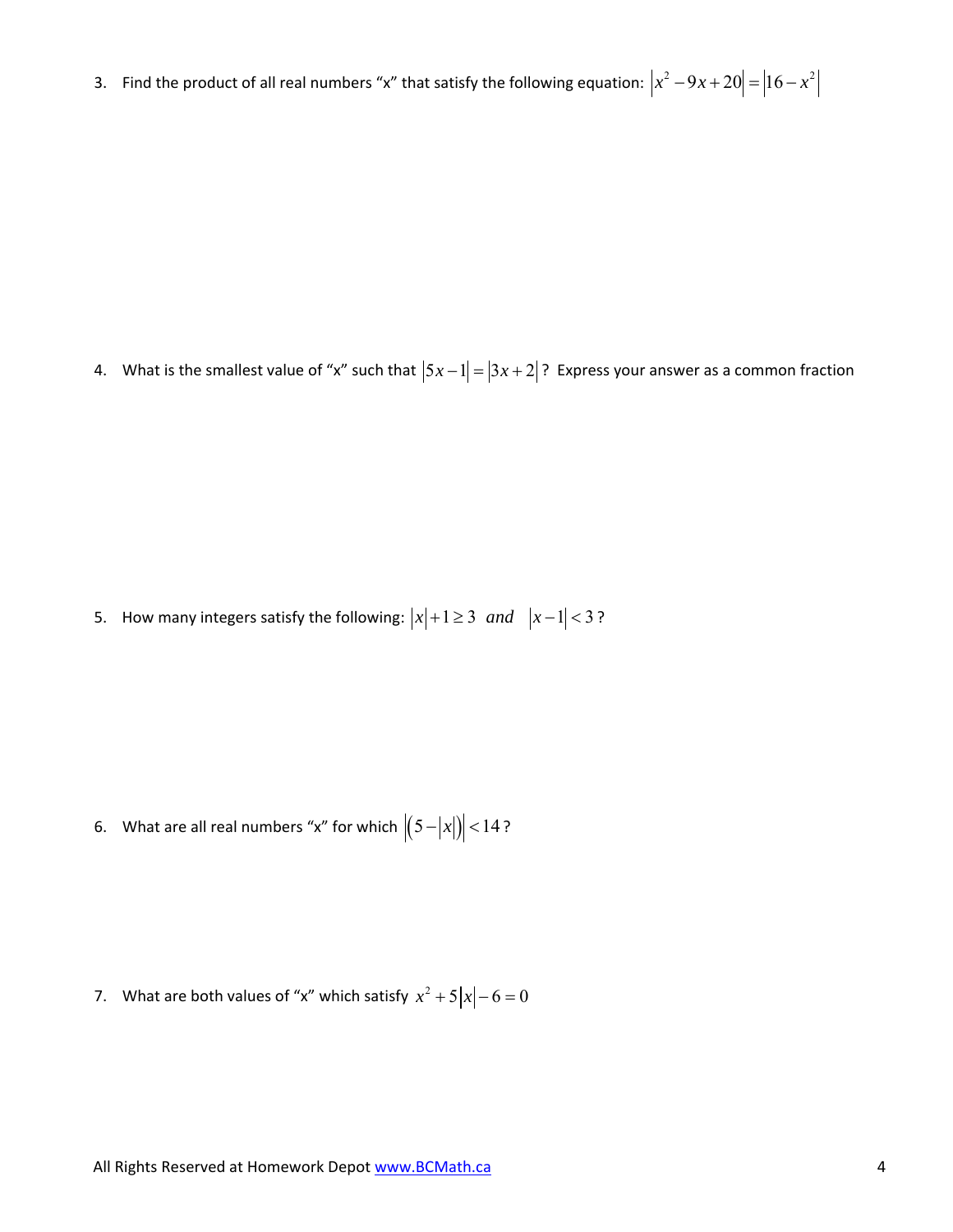8. What are all the real values of 'x' which satisfy:  $x + |x| = 0$ 

9. On the grid provided, sketch the system:  $y = x^2 - 4$  and  $y = |2x|$ . Find all the intersection points:



- b. Determine all value(s) of "k" for which  $y = x^2 4$  and  $y = 2|x| + k$  do not intersect.
- c. State the value(s) of "k" for which  $y = x^2 4$  and  $y = 2|x| + k$  intersect in exactly two points.

10. A circle with its center on the y-axis intersects the graph of  $y = |x|$  at the origin and exactly two other points "A" and "B" as shown in the diagram below. Prove that the ratio of the area of triangle ABO to the area of the circle is always  $1:\pi$